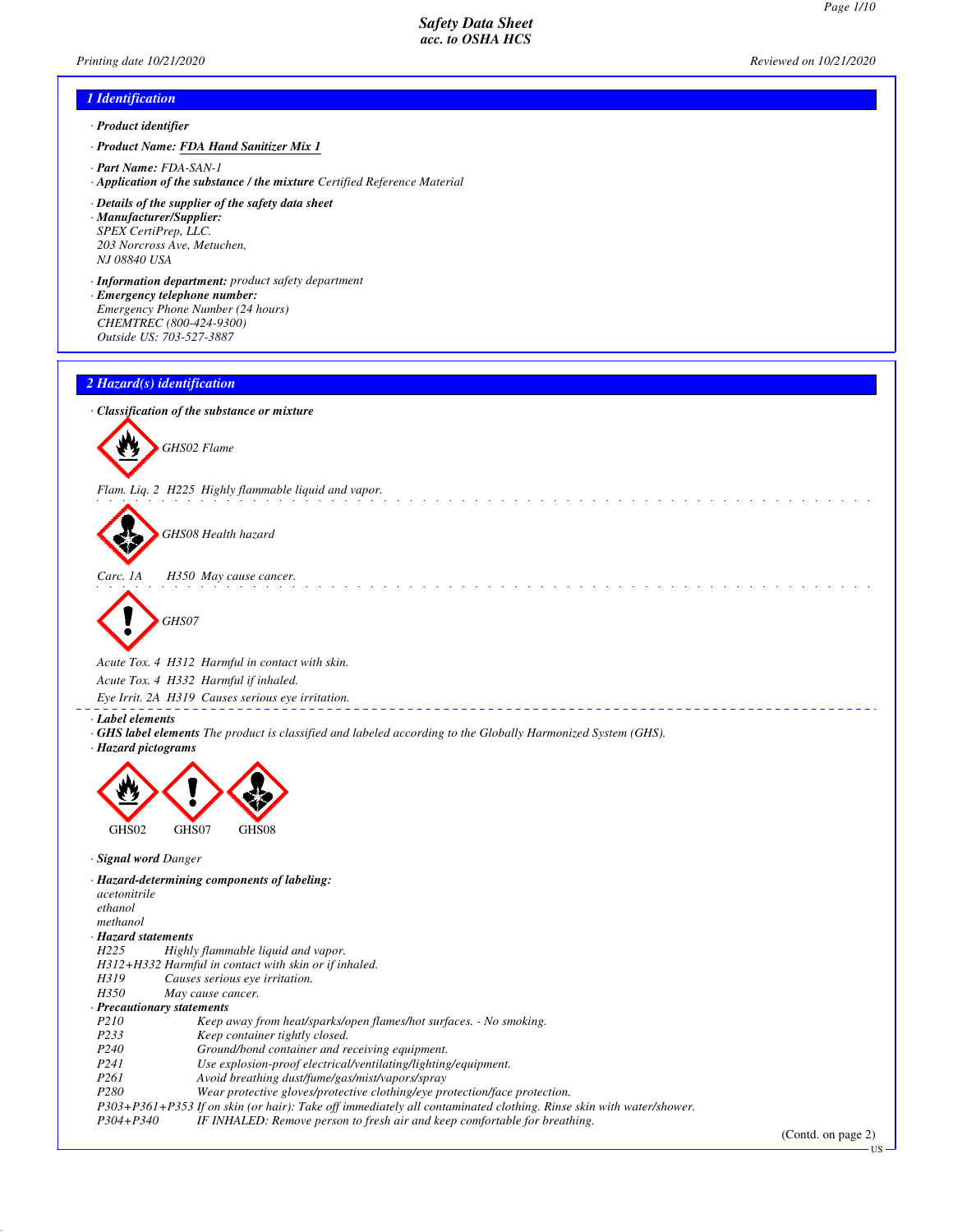#### *Printing date 10/21/2020 Reviewed on 10/21/2020*

# *Product Name: FDA Hand Sanitizer Mix 1*

|                           | (Contd. of page $1$ )                                                                                                                           |
|---------------------------|-------------------------------------------------------------------------------------------------------------------------------------------------|
|                           | P305+P351+P338 If in eyes: Rinse cautiously with water for several minutes. Remove contact lenses, if present and easy to do. Continue rinsing. |
| <i>P312</i>               | Call a poison center/doctor if you feel unwell.                                                                                                 |
| P321                      | Specific treatment (see on this label).                                                                                                         |
| $P362 + P364$             | Take off contaminated clothing and wash it before reuse.                                                                                        |
| $P403 + P235$             | Store in a well-ventilated place. Keep cool.                                                                                                    |
| P405                      | Store locked up.                                                                                                                                |
| <i>P501</i>               | Dispose of contents/container in accordance with local/regional/national/international regulations.                                             |
| . Classification system . |                                                                                                                                                 |

*· Classification system:*

# *· NFPA ratings (scale 0 - 4)*



| <b>HEALTH</b>           | †2∦ | $Health = *2$  |
|-------------------------|-----|----------------|
| <b>FIRE</b>             |     | $3$ Fire = 3   |
| REACTIVITY <sup>0</sup> |     | $Reactivity =$ |

#### *· Other hazards*

- *· Results of PBT and vPvB assessment*
- *· PBT: Not applicable.*
- *· vPvB: Not applicable.*

#### *3 Composition/information on ingredients*

#### *· Chemical characterization: Mixtures*

*· Description: Mixture of the substances listed below with nonhazardous additions.*

*Reactivity = 0*

|                    | · Dangerous components:                              |             |  |
|--------------------|------------------------------------------------------|-------------|--|
|                    | 75-05-8 acetonitrile                                 | 97.723%     |  |
| $64-17-5$ ethanol  |                                                      | 0.395%      |  |
| $67-56-1$ methanol |                                                      | 0.158%      |  |
|                    | Chemical identification of the substance/preparation |             |  |
|                    | $67-63-0$ isopropyl alcohol                          | 0.393%      |  |
|                    | 141-78-6 ethyl acetate                               | 0.1804%     |  |
|                    | 71-41-0 Amyl alcohol                                 | 0.162%      |  |
|                    | 71-36-3 butan-1-ol                                   | 0.162%      |  |
|                    | 123-51-3 Isoamyl alcohol                             | 0.162%      |  |
|                    | 78-92-2 butanol                                      | 0.162%      |  |
|                    | 71-23-8 propan-1-ol                                  | 0.161%      |  |
|                    | 78-83-1 2-methylpropan-1-ol                          | 0.161%      |  |
|                    | $\overline{67-64-1}$ acetone                         | 0.158%      |  |
|                    | 105-57-7 1,1-diethoxyethane                          | 0.0125%     |  |
|                    | 75-07-0 acetaldehyde                                 | 0.0118%     |  |
|                    | $71-43-2$ benzene                                    | $0.00044\%$ |  |

# *4 First-aid measures*

#### *· Description of first aid measures*

- *· General information:*
- *Immediately remove any clothing soiled by the product.*
- *Symptoms of poisoning may even occur after several hours; therefore medical observation for at least 48 hours after the accident.*
- *· After inhalation:*
- *Supply fresh air. If required, provide artificial respiration. Keep patient warm. Consult doctor if symptoms persist.*
- *In case of unconsciousness place patient stably in side position for transportation.*
- *· After skin contact: Immediately rinse with water.*
- *· After eye contact: Rinse opened eye for several minutes under running water. If symptoms persist, consult a doctor.*
- *· After swallowing: Do not give anything to eat or drink Do not induce vomitting*
- *· Information for Doctor:*
- *· Most important symptoms and effects, both acute and delayed No further relevant information available.*

(Contd. on page 3)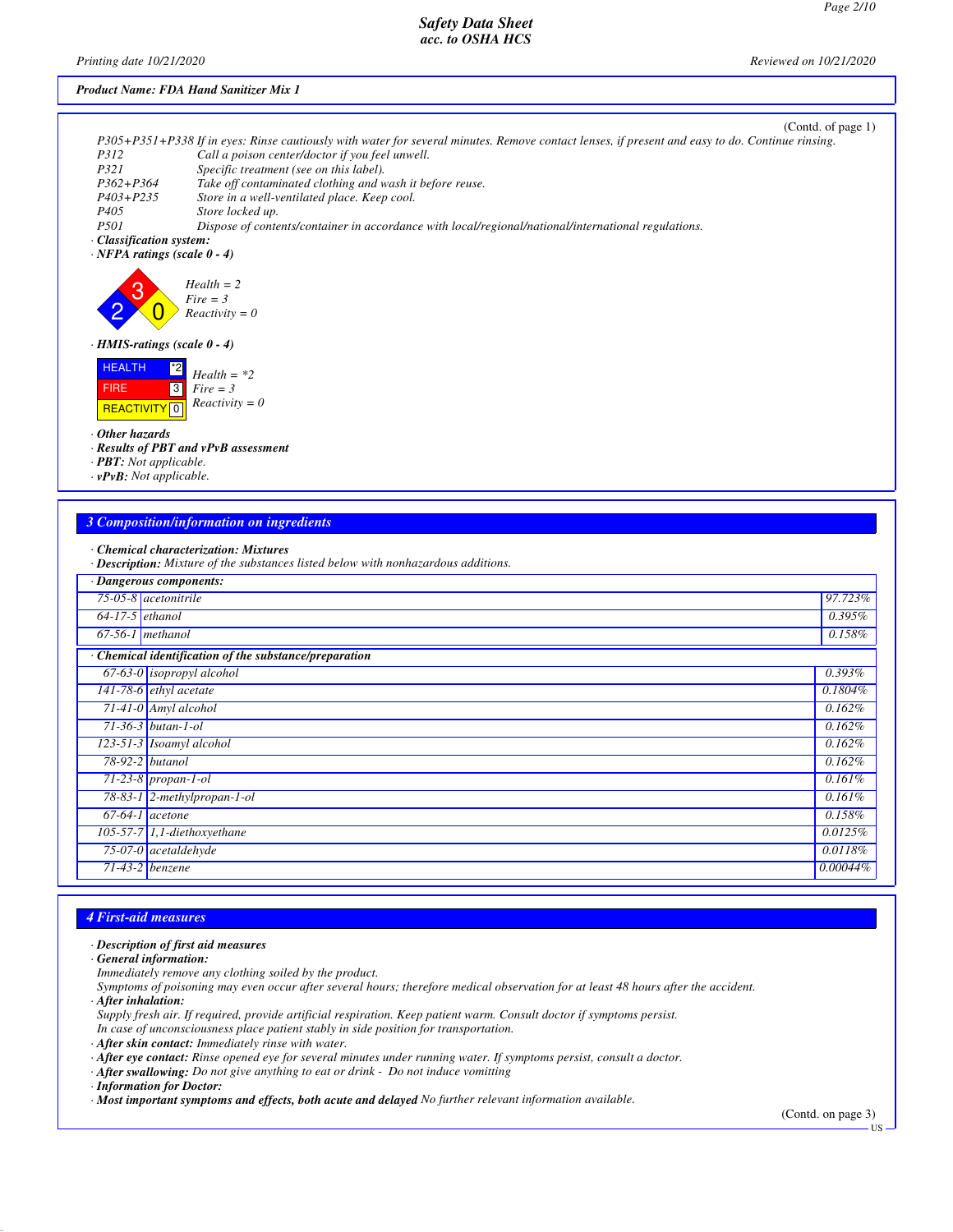*Printing date 10/21/2020 Reviewed on 10/21/2020*

# *Product Name: FDA Hand Sanitizer Mix 1*

*· Indication of any immediate medical attention and special treatment needed No further relevant information available.*

#### *5 Fire-fighting measures*

- *· Extinguishing media*
- *· Suitable extinguishing agents: CO2, extinguishing powder or water spray. Fight larger fires with water spray or alcohol resistant foam.*
- *· Special hazards arising from the substance or mixture No further relevant information available.*
- *· Advice for firefighters*
- *· Protective equipment: Mouth respiratory protective device.*

# *6 Accidental release measures*

- *· Personal precautions, protective equipment and emergency procedures Wear protective equipment. Keep unprotected persons away. · Environmental precautions: Dilute with plenty of water. Do not allow to enter sewers/ surface or ground water.*
- *· Methods and material for containment and cleaning up:*
- *Absorb with liquid-binding material (sand, diatomite, acid binders, universal binders, sawdust).*
- *Dispose contaminated material as waste according to item 13.*
- *Ensure adequate ventilation.*
- *· Reference to other sections*
- *See Section 7 for information on safe handling. See Section 8 for information on personal protection equipment.*
- *See Section 13 for disposal information.*
- *· Protective Action Criteria for Chemicals*

#### *· PAC-1:*

| · PAC-1:          |                                  |                                        |  |  |
|-------------------|----------------------------------|----------------------------------------|--|--|
|                   | $75-05-8$ <i>acetonitrile</i>    | $13$ ppm                               |  |  |
| $64-17-5$ ethanol |                                  | $1,800$ ppm                            |  |  |
|                   | 67-63-0 <i>isopropyl alcohol</i> | $400$ ppm                              |  |  |
|                   | 141-78-6 ethyl acetate           | $1,200$ ppm                            |  |  |
|                   | 71-36-3 butan-1-ol               | 60 ppm                                 |  |  |
|                   | 123-51-3 Isoamyl alcohol         | $125$ ppm                              |  |  |
| 78-92-2 butanol   |                                  | $150$ ppm                              |  |  |
|                   | 71-23-8 propan-1-ol              | $250$ ppm                              |  |  |
|                   | 78-83-1 2-methylpropan-1-ol      | $150$ ppm                              |  |  |
|                   | $67-56-1$ methanol               | 530 ppm                                |  |  |
| $67-64-1$ acetone |                                  | $200$ ppm                              |  |  |
|                   | 75-07-0 acetaldehyde             | 45 ppm                                 |  |  |
| 71-43-2 benzene   |                                  | $52$ ppm                               |  |  |
| $\cdot$ PAC-2:    |                                  |                                        |  |  |
|                   | 75-05-8 acetonitrile             | $50$ ppm                               |  |  |
| $64-17-5$ ethanol |                                  | $3300*ppm$                             |  |  |
|                   | 67-63-0 isopropyl alcohol        | $2000*ppm$                             |  |  |
|                   | 141-78-6 ethyl acetate           | 1,700 ppm                              |  |  |
|                   | 71-36-3 butan-1-ol               | 800 ppm                                |  |  |
|                   | 123-51-3 Isoamyl alcohol         | $1700*ppm$                             |  |  |
| 78-92-2 butanol   |                                  | $220$ ppm                              |  |  |
|                   | 71-23-8 propan-1-ol              | 670 ppm                                |  |  |
|                   | 78-83-1 2-methylpropan-1-ol      | 1,300 ppm                              |  |  |
|                   | $67-56-1$ methanol               | $2,100$ ppm                            |  |  |
| $67-64-1$ acetone |                                  | $3200*ppm$                             |  |  |
|                   | 75-07-0 acetaldehyde             | $270$ ppm                              |  |  |
| $71-43-2$ benzene |                                  | 800 ppm                                |  |  |
| $\cdot$ PAC-3:    |                                  |                                        |  |  |
|                   | 75-05-8 acetonitrile             | $150$ ppm                              |  |  |
| $64-17-5$ ethanol |                                  | $15000*ppm$                            |  |  |
|                   | 67-63-0 isopropyl alcohol        | $12000**$ ppm                          |  |  |
|                   | 141-78-6 ethyl acetate           | $10000**$ ppm                          |  |  |
|                   | $71 - 36 - 3$ butan-1-ol         | 8000 <sup>**</sup> ppm                 |  |  |
|                   |                                  | $\overline{(\text{Contd. on page 4})}$ |  |  |
|                   |                                  |                                        |  |  |

(Contd. of page 2)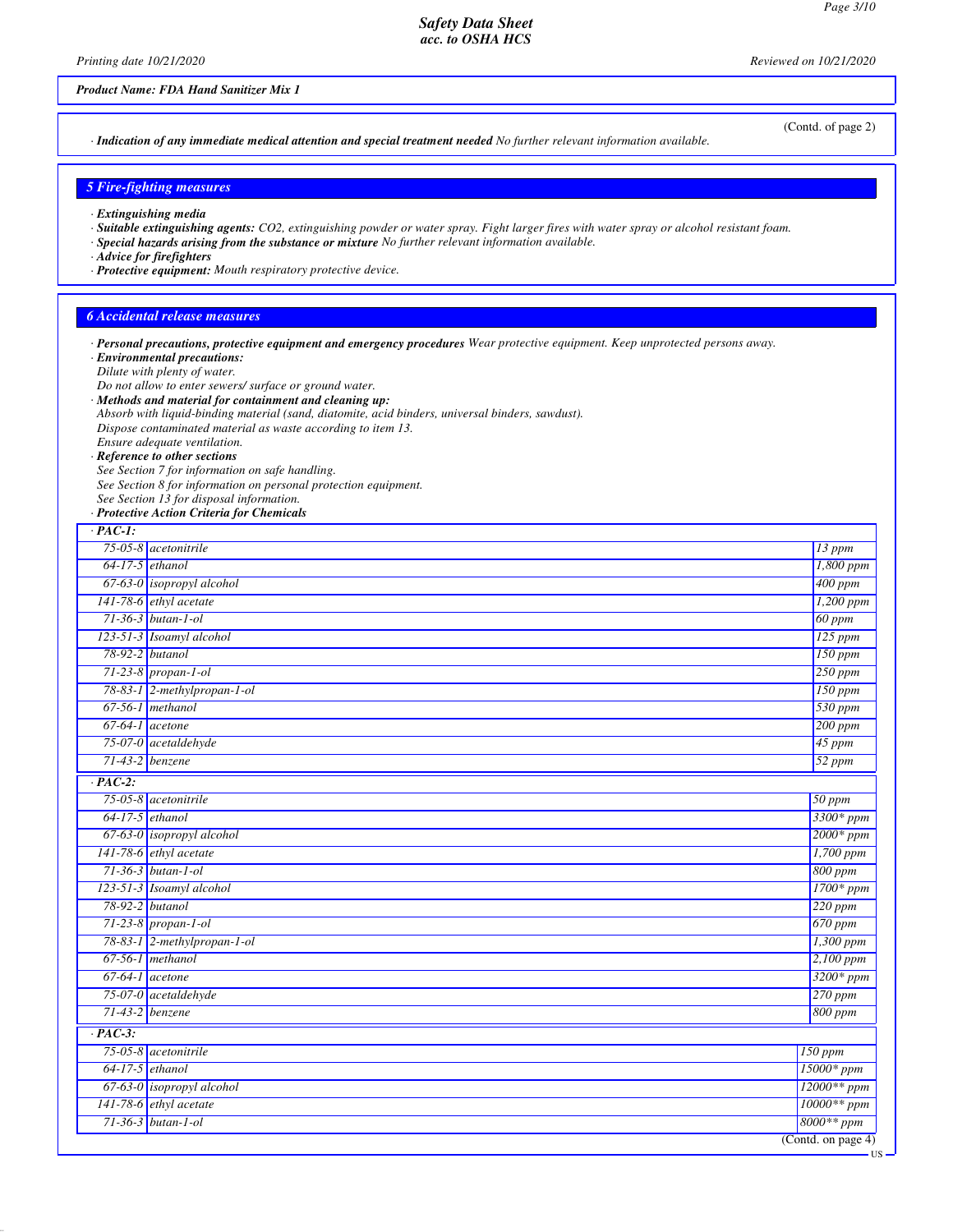US

# *Product Name: FDA Hand Sanitizer Mix 1*

|                        |                               | (Contd. of page 3) |
|------------------------|-------------------------------|--------------------|
|                        | $123-51-3$ Isoamyl alcohol    | $10000**$ ppm      |
| 78-92-2 <i>butanol</i> |                               | $10000**$ ppm      |
|                        | $71-23-8$ propan-1-ol         | $4000*ppm$         |
|                        | $78-83-1$ 2-methylpropan-1-ol | $8000*ppm$         |
|                        | $67-56-1$ methanol            | $7200*ppm$         |
| $67-64-1$ acetone      |                               | $5700*ppm$         |
|                        | 75-07-0 acetaldehyde          | $840$ ppm          |
|                        | $71-43-2$ benzene             | $4000*ppm$         |
|                        |                               |                    |

# *7 Handling and storage*

# *· Handling:*

- *· Precautions for safe handling*
- *Ensure good ventilation/exhaustion at the workplace. Open and handle receptacle with care.*
- *Prevent formation of aerosols.*
- *· Information about protection against explosions and fires: Keep ignition sources away - Do not smoke.*
- *Protect against electrostatic charges. Keep respiratory protective device available.*
- 
- *· Conditions for safe storage, including any incompatibilities*
- *· Storage:*
- *· Requirements to be met by storerooms and receptacles: Store in a cool location.*
- *· Information about storage in one common storage facility: Not required.*
- *· Further information about storage conditions:*
- *Keep receptacle tightly sealed.*
- *Store in cool, dry conditions in well sealed receptacles.*
- *· Specific end use(s) No further relevant information available.*

# *8 Exposure controls/personal protection*

*· Additional information about design of technical systems: No further data; see item 7.*

#### *· Control parameters*

| Components with limit values that require monitoring at the workplace:                                             |  |  |
|--------------------------------------------------------------------------------------------------------------------|--|--|
| 75-05-8 acetonitrile                                                                                               |  |  |
| PEL Long-term value: $70 \text{ mg/m}^3$ , 40 ppm                                                                  |  |  |
| REL Long-term value: $34 \text{ mg/m}^3$ , $20 \text{ ppm}$                                                        |  |  |
| TLV Long-term value: $34 \text{ mg/m}^3$ , $20 \text{ ppm}$                                                        |  |  |
| Skin                                                                                                               |  |  |
| 64-17-5 ethanol                                                                                                    |  |  |
| PEL Long-term value: $1900$ mg/m <sup>3</sup> , $1000$ ppm                                                         |  |  |
| REL Long-term value: $1900$ mg/m <sup>3</sup> , $1000$ ppm                                                         |  |  |
| TLV Short-term value: $1880$ mg/m <sup>3</sup> , 1000 ppm                                                          |  |  |
| 67-56-1 methanol                                                                                                   |  |  |
| PEL Long-term value: 260 mg/m <sup>3</sup> , 200 ppm                                                               |  |  |
| REL Short-term value: $325$ mg/m <sup>3</sup> , $250$ ppm                                                          |  |  |
| Long-term value: 260 mg/m <sup>3</sup> , 200 ppm                                                                   |  |  |
| Skin                                                                                                               |  |  |
| TLV Short-term value: $328 \text{ mg/m}^3$ , $250 \text{ ppm}$<br>Long-term value: 262 mg/m <sup>3</sup> , 200 ppm |  |  |
| Skin; BEI                                                                                                          |  |  |
|                                                                                                                    |  |  |
| · Ingredients with biological limit values:                                                                        |  |  |
| 67-56-1 methanol                                                                                                   |  |  |
| $BEI$ 15 mg/L<br>Medium: urine                                                                                     |  |  |
| Time: end of shift                                                                                                 |  |  |
| Parameter: Methanol (background, nonspecific)                                                                      |  |  |
| $\cdot$ <b>Additional information:</b> The lists that were valid during the creation were used as basis.           |  |  |
| (Contd. on page $5$ )                                                                                              |  |  |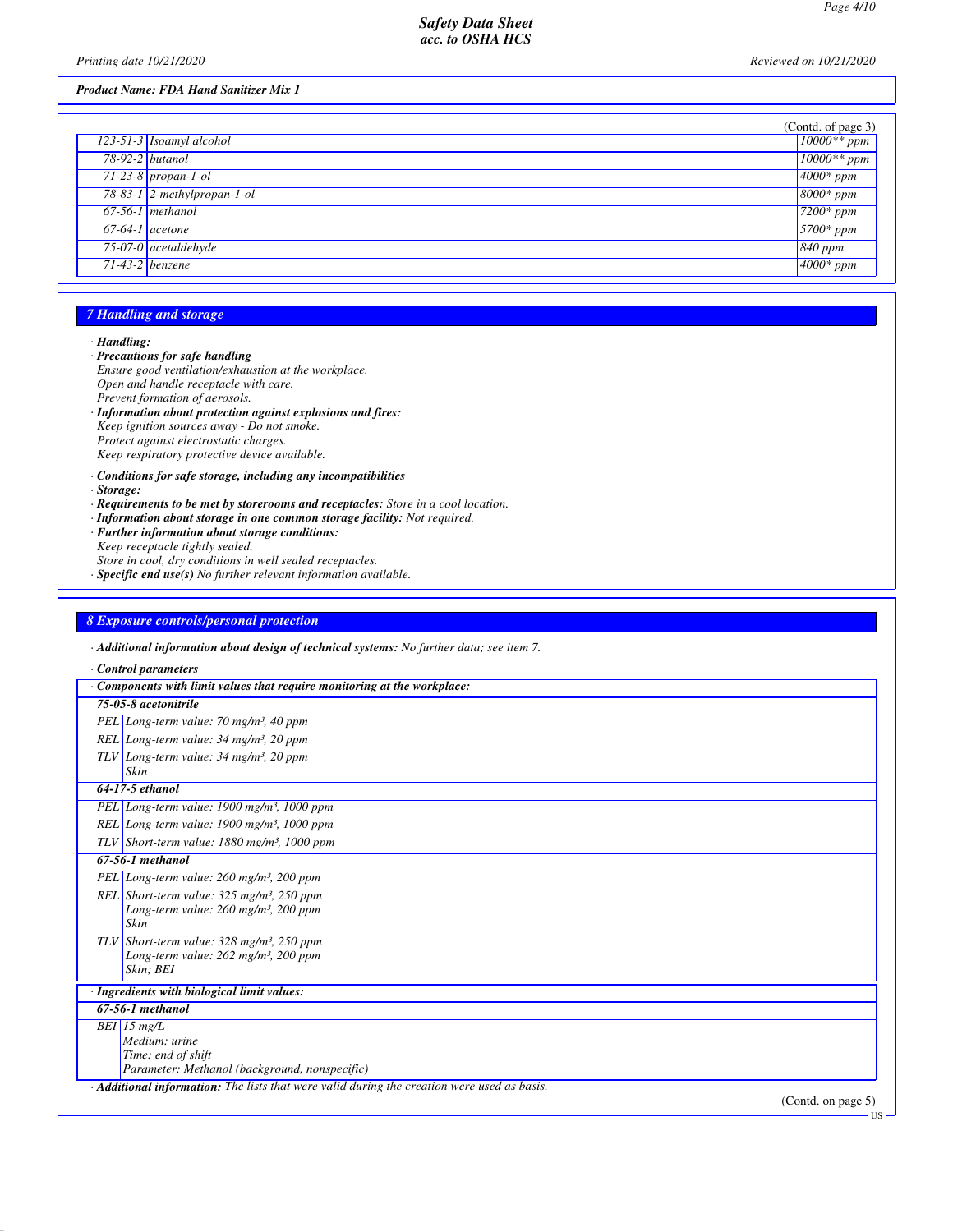*Printing date 10/21/2020 Reviewed on 10/21/2020*

## *Product Name: FDA Hand Sanitizer Mix 1*

*· Exposure controls*

- *· Personal protective equipment:*
- *· General protective and hygienic measures:*
- *Keep away from foodstuffs, beverages and feed.*
- *Immediately remove all soiled and contaminated clothing. Wash hands before breaks and at the end of work.*
- *Store protective clothing separately.*
- *Avoid contact with the eyes.*
- *Avoid contact with the eyes and skin.*
- *· Respiratory protection:*

*In case of brief exposure or low pollution use respiratory filter device. In case of intensive or longer exposure use respiratory protective device that is independent of circulating air.*

*· Protection of hands:*



*Protective gloves*

*The glove material has to be impermeable and resistant to the product/ the substance/ the preparation.*

*Due to missing tests no recommendation to the glove material can be given for the product/ the preparation/ the chemical mixture.*

*Selection of the glove material on consideration of the penetration times, rates of diffusion and the degradation*

#### *· Material of gloves*

*The selection of the suitable gloves does not only depend on the material, but also on further marks of quality and varies from manufacturer to manufacturer. As the product is a preparation of several substances, the resistance of the glove material can not be calculated in advance and has therefore to be checked prior to the application.*

- *· Penetration time of glove material*
- *The exact break through time has to be found out by the manufacturer of the protective gloves and has to be observed.*
- *· Eye protection:*



*Tightly sealed goggles*

| 9 Physical and chemical properties                                                                                            |                                                                                                        |                    |  |
|-------------------------------------------------------------------------------------------------------------------------------|--------------------------------------------------------------------------------------------------------|--------------------|--|
| · Information on basic physical and chemical properties<br><b>General Information</b><br>$\cdot$ Appearance:                  |                                                                                                        |                    |  |
| Form:                                                                                                                         | Liquid                                                                                                 |                    |  |
| Color:                                                                                                                        | According to product specification<br>Characteristic                                                   |                    |  |
| $\cdot$ Odor:<br>· Odour Threshold:                                                                                           | Not applicable.                                                                                        |                    |  |
|                                                                                                                               |                                                                                                        |                    |  |
| $\cdot$ pH-value:                                                                                                             | Not applicable.                                                                                        |                    |  |
| $\cdot$ Change in condition<br>Melting point/Melting range:<br><b>Boiling point/Boiling range:</b>                            | Undetermined.<br>81 °C (177.8 °F)                                                                      |                    |  |
| $\cdot$ Flash point:                                                                                                          | $\leq$ 23 °C ( $\leq$ 73.4 °F)                                                                         |                    |  |
| · Flammability (solid, gaseous):                                                                                              | Not applicable.                                                                                        |                    |  |
| · Ignition temperature:                                                                                                       | 525 °C (977 °F)                                                                                        |                    |  |
| $\cdot$ Decomposition temperature:                                                                                            | Not applicable.                                                                                        |                    |  |
| $\cdot$ Auto igniting:                                                                                                        | Product is not selfigniting.                                                                           |                    |  |
| $\cdot$ Danger of explosion:                                                                                                  | Product is not explosive. However, formation of explosive air/vapor mixtures are possible.             |                    |  |
| <b>Explosion limits:</b><br>Lower:<br>Upper:                                                                                  | $4.4$ Vol $%$<br>16 Vol %                                                                              |                    |  |
| $\cdot$ Vapor pressure at 20 $\rm{^{\circ}C}$ (68 $\rm{^{\circ}F}$ ):                                                         | $97$ hPa (72.8 mm Hg)                                                                                  |                    |  |
| $\cdot$ Density at 20 $\degree$ C (68 $\degree$ F)<br>$\cdot$ Relative density<br>· Vapor density<br>$\cdot$ Evaporation rate | $0.78274$ g/cm <sup>3</sup> (6.53197 lbs/gal)<br>Not applicable.<br>Not applicable.<br>Not applicable. | (Contd. on page 6) |  |
|                                                                                                                               |                                                                                                        |                    |  |

(Contd. of page 4)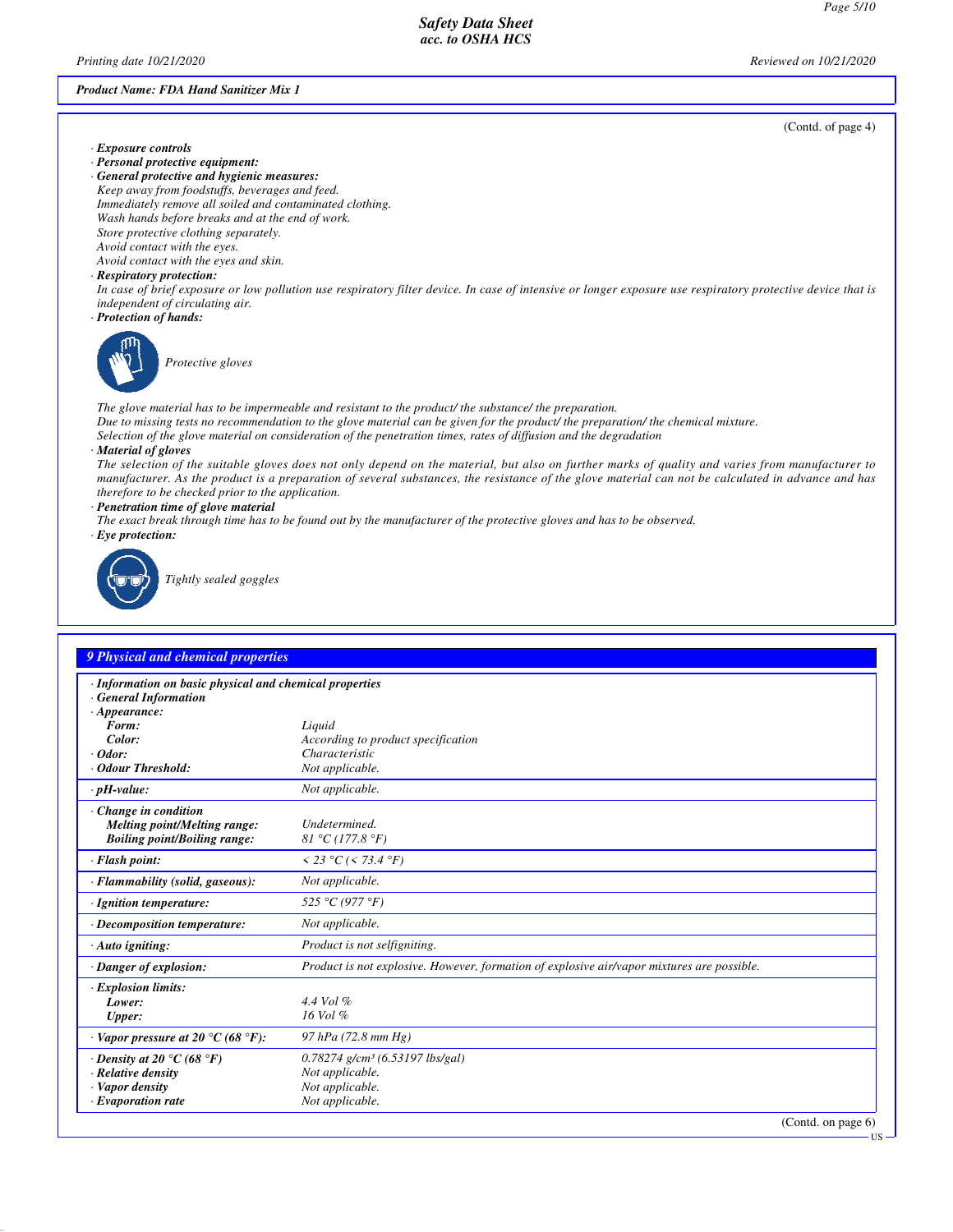*Printing date 10/21/2020 Reviewed on 10/21/2020*

#### *Product Name: FDA Hand Sanitizer Mix 1*

|                                                                |                                                       | (Contd. of page $5$ ) |
|----------------------------------------------------------------|-------------------------------------------------------|-----------------------|
| · Solubility in / Miscibility with<br>Water:                   | Fully miscible.                                       |                       |
| · Partition coefficient (n-octanol/water): Not applicable.     |                                                       |                       |
| <i>Viscosity:</i><br>Dynamic:<br>Kinematic:                    | Not applicable.<br>Not applicable.                    |                       |
| · Solvent content:<br>Organic solvents:<br><b>VOC</b> content: | $2.3\%$<br>$2.10 \%$                                  |                       |
| <b>Solids content:</b><br>Other information                    | $0.0\%$<br>No further relevant information available. |                       |

#### *10 Stability and reactivity*

*· Reactivity No further relevant information available.*

- *· Chemical stability*
- *· Thermal decomposition / conditions to be avoided: No decomposition if used according to specifications.*
- *· Possibility of hazardous reactions No dangerous reactions known.*
- *· Conditions to avoid No further relevant information available.*
- *· Incompatible materials: No further relevant information available.*
- *· Hazardous decomposition products: No dangerous decomposition products known.*

#### *11 Toxicological information*

- *· Information on toxicological effects*
- *· Acute toxicity:*

*· LD/LC50 values that are relevant for classification:*

*75-05-8 acetonitrile*

*Oral LD50 2,730 mg/kg (rat)*

*Dermal LD50 1,250 mg/kg (rabbit)*

- *· Primary irritant effect:*
- *· on the eye: Irritating effect.*
- *· Sensitization: No sensitizing effects known.*
- *· Additional toxicological information:*
- *The product shows the following dangers according to internally approved calculation methods for preparations: Harmful*
- *Irritant*
- *· Carcinogenic categories*

| $\overline{\cdot IARC}$ (International Agency for Research on Cancer) |                                                         |    |  |
|-----------------------------------------------------------------------|---------------------------------------------------------|----|--|
|                                                                       | $64-17-5$ ethanol                                       |    |  |
|                                                                       | 67-63-0 <i>isopropyl alcohol</i>                        |    |  |
|                                                                       | 75-07-0 acetaldehyde                                    | 2B |  |
|                                                                       | $71-43-2$ benzene                                       |    |  |
|                                                                       | $\overline{NTP}$ (National Toxicology Program)          |    |  |
|                                                                       | 75-07-0 acetaldehyde                                    | R  |  |
|                                                                       | $71-43-2$ benzene                                       | K  |  |
|                                                                       | · OSHA-Ca (Occupational Safety & Health Administration) |    |  |
|                                                                       | $71-43-2$ benzene                                       |    |  |

#### *12 Ecological information*

- *· Toxicity*
- *· Aquatic toxicity: No further relevant information available.*
- *· Persistence and degradability No further relevant information available.*
- *· Behavior in environmental systems:*
- *· Bioaccumulative potential No further relevant information available.*
- *· Mobility in soil No further relevant information available.*

(Contd. on page 7)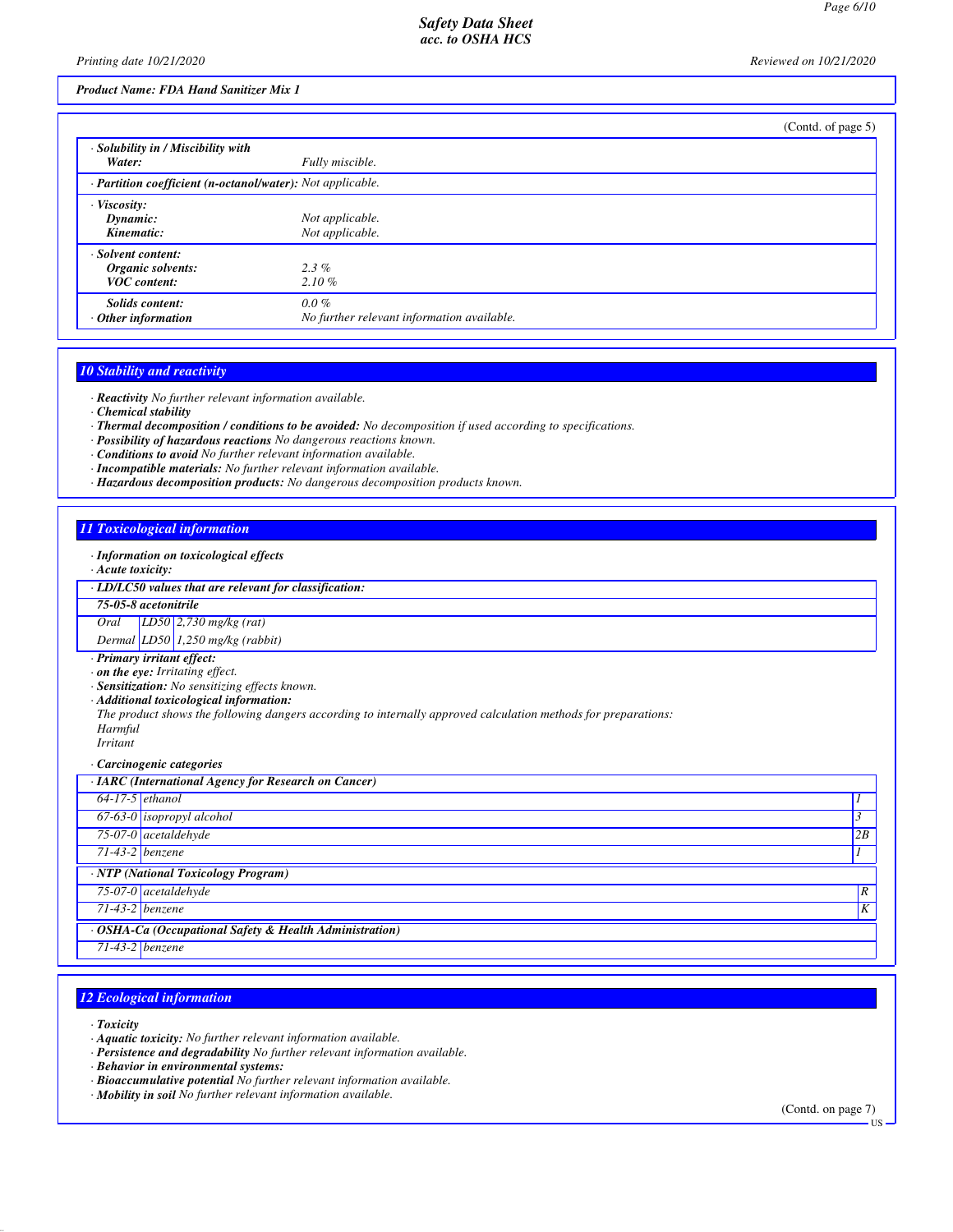US

*Safety Data Sheet acc. to OSHA HCS*

*Printing date 10/21/2020 Reviewed on 10/21/2020*

# *Product Name: FDA Hand Sanitizer Mix 1*

- *· Additional ecological information:*
- *· General notes:*
- *Water hazard class 2 (Self-assessment): hazardous for water*
- *Do not allow product to reach ground water, water course or sewage system.*
- *Danger to drinking water if even small quantities leak into the ground.*
- *· Results of PBT and vPvB assessment*
- *· PBT: Not applicable.*
- *· vPvB: Not applicable.*
- *· Other adverse effects No further relevant information available.*

### *13 Disposal considerations*

- *· Waste treatment methods*
- *· Recommendation: Must not be disposed of together with household garbage. Do not allow product to reach sewage system.*

*· Uncleaned packagings:*

- *· Recommendation: Disposal must be made according to official regulations.*
- *· Recommended cleansing agent: Water, if necessary with cleansing agents.*

| <b>14 Transport information</b>                                                                                                          |                                                                                                                 |
|------------------------------------------------------------------------------------------------------------------------------------------|-----------------------------------------------------------------------------------------------------------------|
| $\cdot$ UN-Number<br>· DOT, ADR, IMDG, IATA                                                                                              | <b>UN1648</b>                                                                                                   |
| $\cdot$ UN proper shipping name<br>$\cdot$ DOT<br>$\cdot$ ADR<br>$\cdot$ IMDG, IATA                                                      | Acetonitrile<br><b>1648 ACETONITRILE</b><br><b>ACETONITRILE</b>                                                 |
| · Transport hazard class(es)<br>$\cdot$ DOT                                                                                              |                                                                                                                 |
| $\cdot$ Class<br>$-Label$                                                                                                                | 3 Flammable liquids<br>$\mathfrak{Z}$<br>_ _ _ _ _ _ _ _ _ _ _ _ _ _                                            |
| · ADR, IMDG, IATA<br>$\cdot$ Class                                                                                                       | 3 Flammable liquids                                                                                             |
| $-Label$                                                                                                                                 | 3                                                                                                               |
| · Packing group<br>· DOT, ADR, IMDG, IATA                                                                                                | $_{II}$                                                                                                         |
| · Environmental hazards:                                                                                                                 | Not applicable.                                                                                                 |
| · Special precautions for user<br>· Hazard identification number (Kemler code):<br>· EMS Number:<br>· Stowage Category<br>· Stowage Code | Warning: Flammable liquids<br>33<br>$F-E,S-D$<br>B<br>SW2 Clear of living quarters.                             |
| · Transport in bulk according to Annex II of MARPOL73/78 and the IBC<br>Code                                                             | Not applicable.                                                                                                 |
| · Transport/Additional information:                                                                                                      |                                                                                                                 |
| $\cdot$ ADR<br>$\cdot$ Excepted quantities (EQ)                                                                                          | Code: E2<br>Maximum net quantity per inner packaging: 30 ml<br>Maximum net quantity per outer packaging: 500 ml |
|                                                                                                                                          | (Contd. on page 8)                                                                                              |

(Contd. of page 6)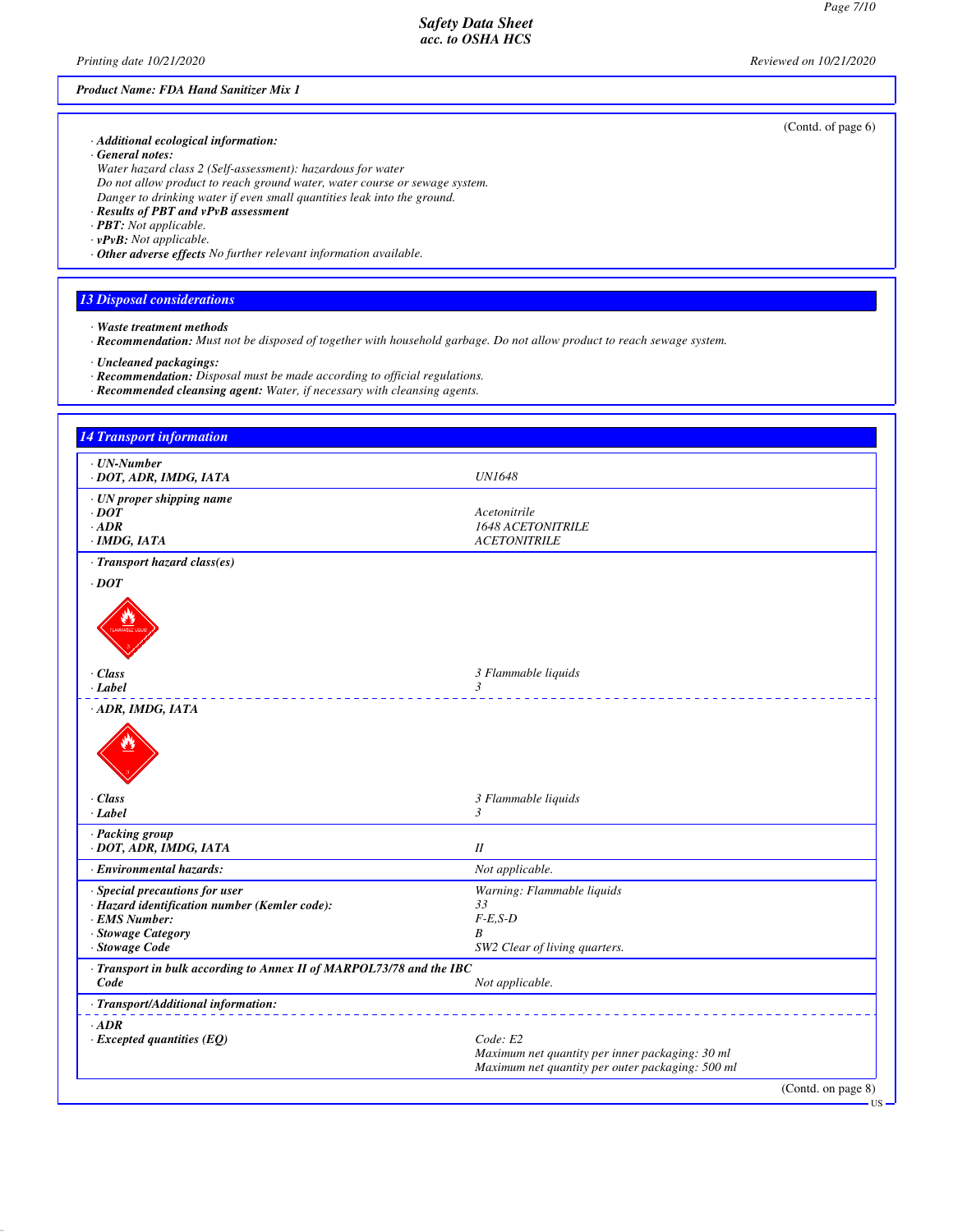*Printing date 10/21/2020 Reviewed on 10/21/2020*

# *Product Name: FDA Hand Sanitizer Mix 1*

(Contd. of page 7)

| $\cdot$ IMDG<br>$\cdot$ Limited quantities (LO)<br>$\cdot$ Excepted quantities (EO) | Code: E2<br>Maximum net quantity per inner packaging: 30 ml<br>Maximum net quantity per outer packaging: 500 ml |
|-------------------------------------------------------------------------------------|-----------------------------------------------------------------------------------------------------------------|
| · UN "Model Regulation":                                                            | UN 1648 ACETONITRILE, 3, II                                                                                     |

# *15 Regulatory information*

| · Safety, health and environmental regulations/legislation specific for the substance or mixture<br>· Sara |                                                                    |                    |  |
|------------------------------------------------------------------------------------------------------------|--------------------------------------------------------------------|--------------------|--|
|                                                                                                            | · Section 313 (Specific toxic chemical listings):                  |                    |  |
|                                                                                                            | 75-05-8 acetonitrile                                               |                    |  |
|                                                                                                            | 67-63-0 isopropyl alcohol                                          |                    |  |
|                                                                                                            | 71-36-3 butan-1-ol                                                 |                    |  |
| 78-92-2 <i>butanol</i>                                                                                     |                                                                    |                    |  |
|                                                                                                            | $67-56-1$ methanol                                                 |                    |  |
|                                                                                                            | 75-07-0 acetaldehyde                                               |                    |  |
|                                                                                                            | 71-43-2 benzene                                                    |                    |  |
|                                                                                                            | · TSCA (Toxic Substances Control Act):                             |                    |  |
|                                                                                                            | All components have the value ACTIVE.                              |                    |  |
|                                                                                                            | · Hazardous Air Pollutants                                         |                    |  |
|                                                                                                            | 75-05-8 acetonitrile                                               |                    |  |
|                                                                                                            | $67-56-1$ methanol                                                 |                    |  |
|                                                                                                            | 75-07-0 acetaldehyde                                               |                    |  |
|                                                                                                            | 71-43-2 benzene                                                    |                    |  |
| · Proposition 65                                                                                           |                                                                    |                    |  |
|                                                                                                            | · Chemicals known to cause cancer:                                 |                    |  |
|                                                                                                            | 75-07-0 acetaldehyde                                               |                    |  |
| $71-43-2$ benzene                                                                                          |                                                                    |                    |  |
|                                                                                                            | · Chemicals known to cause reproductive toxicity for females:      |                    |  |
|                                                                                                            | None of the ingredients is listed.                                 |                    |  |
|                                                                                                            | · Chemicals known to cause reproductive toxicity for males:        |                    |  |
|                                                                                                            | 71-43-2 benzene                                                    |                    |  |
|                                                                                                            | · Chemicals known to cause developmental toxicity:                 |                    |  |
| $64-17-5$ ethanol                                                                                          |                                                                    |                    |  |
|                                                                                                            | $67-56-1$ methanol                                                 |                    |  |
|                                                                                                            | $71-43-2$ benzene                                                  |                    |  |
|                                                                                                            | · Carcinogenic categories                                          |                    |  |
|                                                                                                            | · EPA (Environmental Protection Agency)                            |                    |  |
|                                                                                                            | 75-05-8 acetonitrile                                               | CBD, D             |  |
|                                                                                                            | 71-36-3 butan-1-ol                                                 | D                  |  |
| $67-64-1$ acetone                                                                                          |                                                                    | I                  |  |
|                                                                                                            | 75-07-0 acetaldehyde                                               | B <sub>2</sub>     |  |
| 71-43-2 benzene                                                                                            |                                                                    | A, K/L             |  |
|                                                                                                            | · TLV (Threshold Limit Value established by ACGIH)                 |                    |  |
|                                                                                                            | 75-05-8 acetonitrile                                               | A4                 |  |
| $64-17-5$ ethanol                                                                                          |                                                                    | A3                 |  |
|                                                                                                            | 67-63-0 isopropyl alcohol                                          | A4                 |  |
|                                                                                                            | 71-23-8 propan-1-ol                                                | A4                 |  |
| $67-64-1$ acetone                                                                                          |                                                                    | A4                 |  |
|                                                                                                            | 75-07-0 acetaldehyde                                               | $\overline{A3}$    |  |
|                                                                                                            | 71-43-2 benzene                                                    | AI                 |  |
|                                                                                                            | · NIOSH-Ca (National Institute for Occupational Safety and Health) |                    |  |
|                                                                                                            | 75-07-0 acetaldehyde                                               |                    |  |
|                                                                                                            |                                                                    | (Contd. on page 9) |  |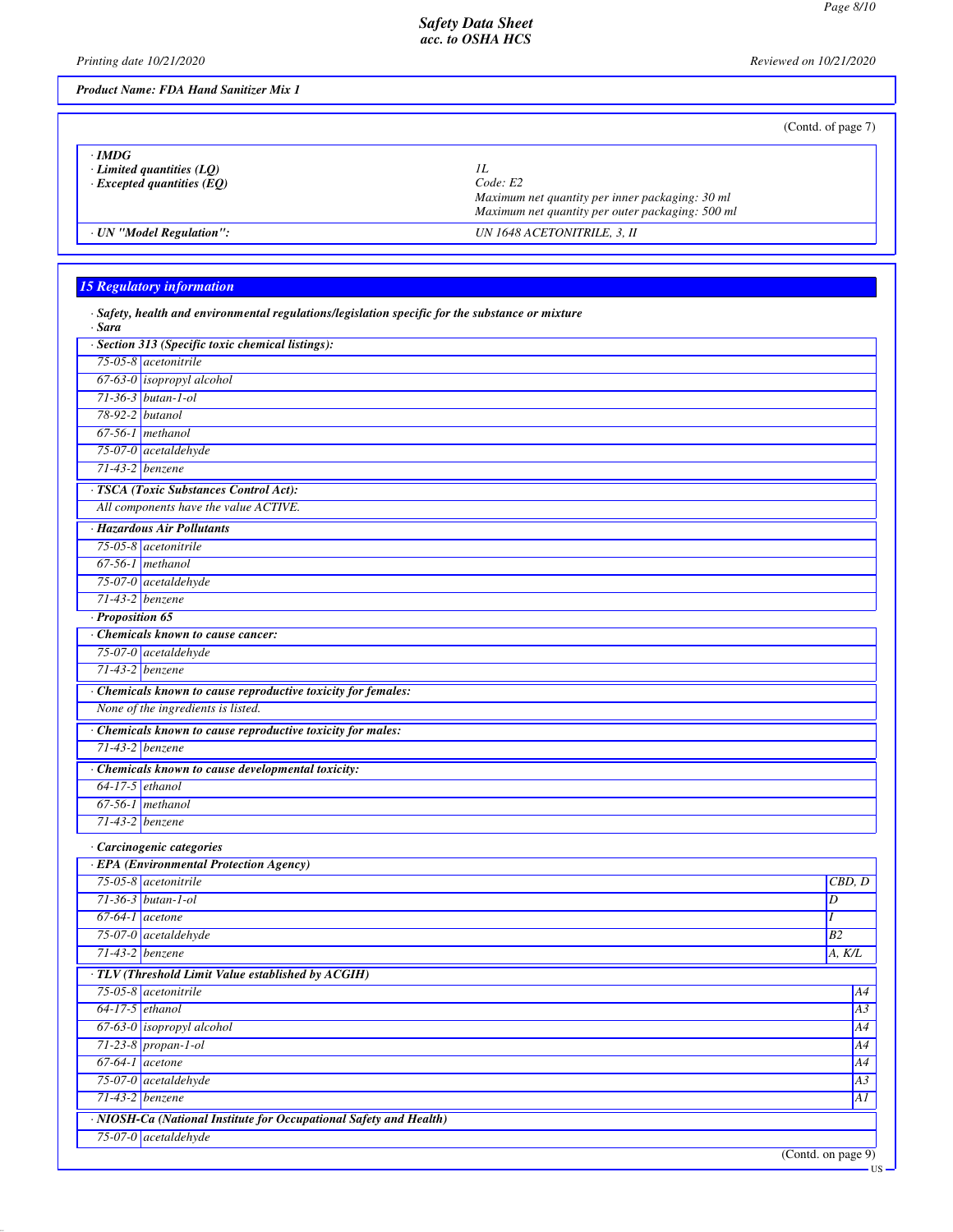### *Product Name: FDA Hand Sanitizer Mix 1*

|                            | (Contd. of page 8)                                                                                                                              |
|----------------------------|-------------------------------------------------------------------------------------------------------------------------------------------------|
| $71-43-2$ benzene          |                                                                                                                                                 |
|                            | <b>GHS label elements</b> The product is classified and labeled according to the Globally Harmonized System (GHS).                              |
| · Hazard pictograms        |                                                                                                                                                 |
|                            |                                                                                                                                                 |
|                            |                                                                                                                                                 |
|                            |                                                                                                                                                 |
|                            |                                                                                                                                                 |
| GHS02                      | GHS07<br>GHS08                                                                                                                                  |
|                            |                                                                                                                                                 |
| · Signal word Danger       |                                                                                                                                                 |
|                            | · Hazard-determining components of labeling:                                                                                                    |
| acetonitrile               |                                                                                                                                                 |
| ethanol                    |                                                                                                                                                 |
| methanol                   |                                                                                                                                                 |
| · Hazard statements        |                                                                                                                                                 |
| H <sub>225</sub>           | Highly flammable liquid and vapor.                                                                                                              |
|                            | H312+H332 Harmful in contact with skin or if inhaled.                                                                                           |
| H319                       | Causes serious eye irritation.                                                                                                                  |
| H350                       | May cause cancer.                                                                                                                               |
| · Precautionary statements |                                                                                                                                                 |
| P210                       | Keep away from heat/sparks/open flames/hot surfaces. - No smoking.                                                                              |
| P233                       | Keep container tightly closed.                                                                                                                  |
| P <sub>240</sub>           | Ground/bond container and receiving equipment.                                                                                                  |
| P241                       | Use explosion-proof electrical/ventilating/lighting/equipment.                                                                                  |
| P <sub>261</sub>           | Avoid breathing dust/fume/gas/mist/vapors/spray                                                                                                 |
| P <sub>280</sub>           | Wear protective gloves/protective clothing/eye protection/face protection.                                                                      |
|                            | P303+P361+P353 If on skin (or hair): Take off immediately all contaminated clothing. Rinse skin with water/shower.                              |
| $P304 + P340$              | IF INHALED: Remove person to fresh air and keep comfortable for breathing.                                                                      |
|                            | P305+P351+P338 If in eyes: Rinse cautiously with water for several minutes. Remove contact lenses, if present and easy to do. Continue rinsing. |
| P312                       | Call a poison center/doctor if you feel unwell.                                                                                                 |
| P321                       | Specific treatment (see on this label).                                                                                                         |
| $P362 + P364$              | Take off contaminated clothing and wash it before reuse.                                                                                        |
| $P403 + P235$              | Store in a well-ventilated place. Keep cool.                                                                                                    |
| P <sub>405</sub>           | Store locked up.                                                                                                                                |
| P501                       | Dispose of contents/container in accordance with local/regional/national/international regulations.                                             |
| · National regulations:    |                                                                                                                                                 |
|                            |                                                                                                                                                 |

*· Information about limitation of use:*

*Workers are not allowed to be exposed to the hazardous carcinogenic materials contained in this preparation. Exceptions can be made by the authorities in certain cases.*

*· Chemical safety assessment: A Chemical Safety Assessment has not been carried out.*

# *16 Other information*

*This information is based on our present knowledge. However, this shall not constitute a guarantee for any specific product features and shall not establish a legally valid contractual relationship.*

- *· Department issuing SDS: product safety department*
- *· Contact:*
- *SPEX CertiPrep, LLC.*
- *1-732-549-7144*
- *· Date of preparation / last revision 10/21/2020 / -*
- *· Abbreviations and acronyms:*

*ADR: Accord européen sur le transport des marchandises dangereuses par Route (European Agreement concerning the International Carriage of Dangerous Goods by Road) IMDG: International Maritime Code for Dangerous Goods*

- *DOT: US Department of Transportation*
- *IATA: International Air Transport Association ACGIH: American Conference of Governmental Industrial Hygienists*
- 
- *EINECS: European Inventory of Existing Commercial Chemical Substances ELINCS: European List of Notified Chemical Substances*
- *CAS: Chemical Abstracts Service (division of the American Chemical Society) NFPA: National Fire Protection Association (USA)*
- *HMIS: Hazardous Materials Identification System (USA)*
- 
- *VOC: Volatile Organic Compounds (USA, EU) LC50: Lethal concentration, 50 percent*
- *LD50: Lethal dose, 50 percent PBT: Persistent, Bioaccumulative and Toxic*
- *vPvB: very Persistent and very Bioaccumulative*
- *NIOSH: National Institute for Occupational Safety OSHA: Occupational Safety & Health*
- 
- *TLV: Threshold Limit Value PEL: Permissible Exposure Limit*
- *REL: Recommended Exposure Limit*

(Contd. on page 10) US